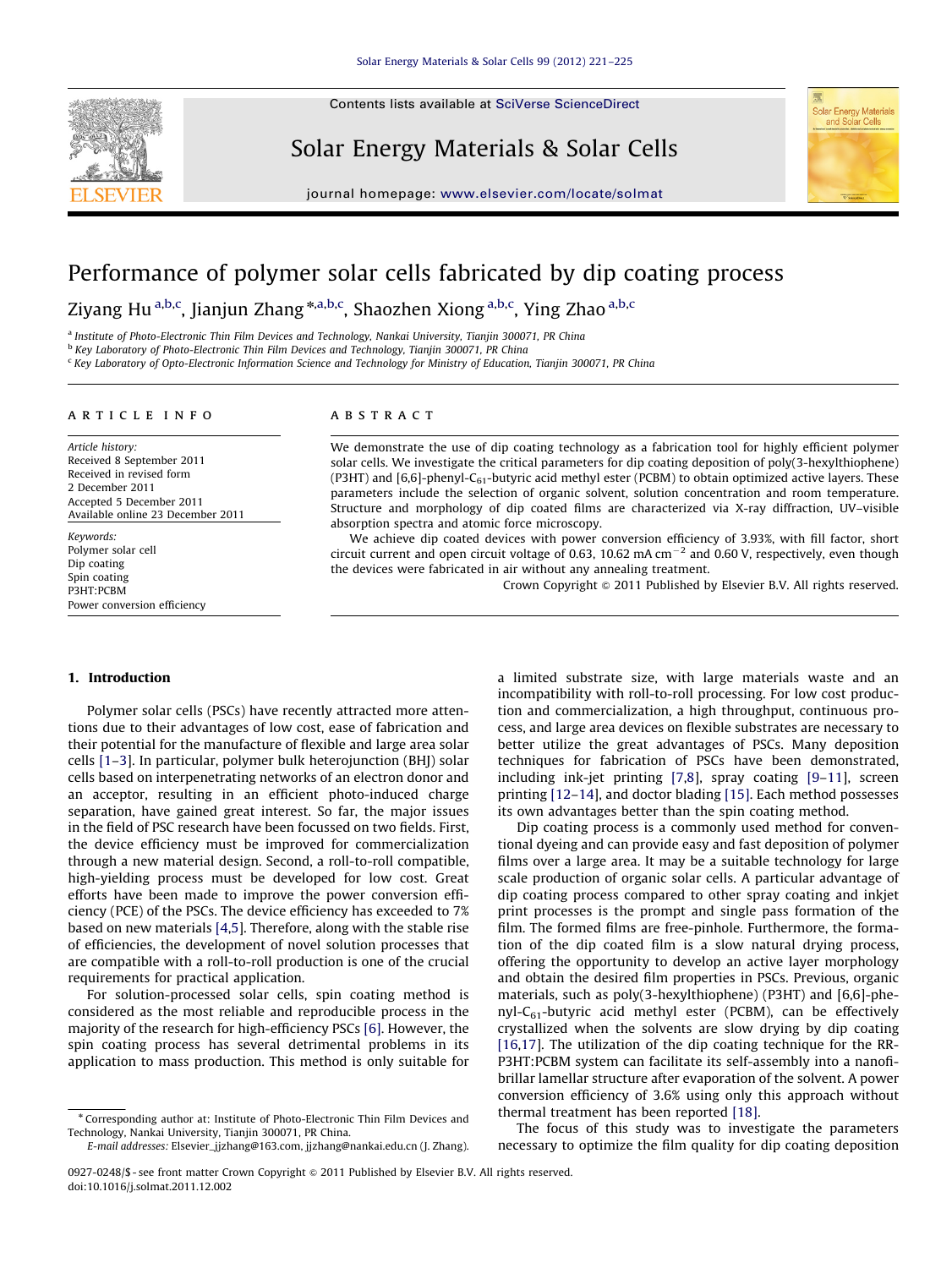methods with the goal to produce uniform, continuous films comparable to spin coated films. We employed P3HT and PCBM, currently the most widely used active layer in polymer photovoltaics. Films were characterized via X-ray diffraction, UV–visible absorption spectra and atomic force microscopy. We achieve dip coated devices with power conversion efficiency of 3.93%. As comparison, the drop coated and spin coated devices were also investigated. Efficiencies were 3.96% and  $\sim 0.51\%$  to 3.70% for spin and drop coatings, respectively.

#### 2. Experimental details

ITO-coated glass substrates ( $R_{\rm s}\rm{=10\,\Omega\,sq^{-1}}$ ) were cleaned with a special detergent followed by ultrasonication in acetone and isopropyl alcohol and then kept in a  $70^{\circ}$ C oven overnight. For spin coated devices, pristine PEDOT:PSS (Baytron P VP AI 4083) was spin coated with a thickness of  $\sim$ 40 nm from an aqueous solution after passing a  $0.45 \mu m$  PTFE filter and subsequently dried at 135 °C for 20 min in air. P3HT (Rieke Metals, 90–93% regioregular) and PCBM (Nano-C, 99%) were dissolved in chlorobenzene to make 15 mg mL<sup>-1</sup> and 12 mg mL<sup>-1</sup> solutions, respectively. These solutions were stirred for at least 24 h at room temperature and then were passed through a  $0.22 \mu m$  PTFE filter before spin coating. The active layers were fabricated at the rotated speed 230 rpm for 10 s. The active layers were natural slow drying under room temperature of  $20^{\circ}$ C. After complete drying of the active layer, a LiF/Al (0.8 nm/80 nm) was thermally evaporated on the top of the active layer under vacuum lower than  $10^{-4}$  Pa. The top metal electrode area, determining active area of the devices, was evaluated to be  $\sim$ 0.08 cm<sup>2</sup>.

For dip coated active layer, P3HT and PCBM were dissolved in chlorobenzene to make 10 mg mL<sup>-1</sup> and 8 mg mL<sup>-1</sup> solutions, respectively. First, the substrate coated PEDOT:PSS film ( $\sim$ 40 nm) was upright soaked fully, allowing full coverage of the P3HT:PCBM solution. Then, the substrate was removed slowly from the solution with a lifting rate of 3 mm  $s^{-1}$ , allowing the liquid flow by the self-gravity of the solution. The formation of the active layer is a slow natural drying process. After the solvent evaporates, a free-pinhole solid film was left on the substrate. The backside film of the substrate was carefully erased using the tampon moistened with alcohol. We judged the complete drying of the dip coated film by the transition of the film color. The liquid film was brown, and when the solvent was evaporated, the solidified film became purple. For drop coated active layer, the solution drop on the substrate coated PEDOT:PSS film followed by a natural drying. The following process for the finished device fabrication was the same as the spin coated device. The spin coated, dip coated and drop coated devices were processed under ambient condition in air without any annealing treatment.

The UV–visible absorption spectra of dip coated or spin-coated P3HT:PCBM films were measured by a Cary spectrophotometer (Cary 5000 UV–vis). The morphology of the active layer films were observed by SEM (JSM-6700F) and AFM (Seiko SPA-400 SPM UNIT). The thickness of thin film was measured by a surface profiler (Veeco dektak 150 profilometer) and SEM. The crystallinity of active layer was investigated by X-ray diffractometer  $(\lambda_{\text{Cu}}=1.542 \text{ Å})$ . The photovoltaic performance was measured under ambient condition in air. The current density–voltage (J–V) characteristics were measured with a Keithley 4200 source meter under AM 1.5 G (100 mW  $cm^{-2}$ ) simulated by a Newport-Oriel solar simulator. The light intensity was calibrated using a certified photodiode and light source meter prior to each measurement.

#### 3. Results and discussion

#### 3.1. Film optimization

Dip coating is the single pass method for preparation films. The schematic evolution of the liquid layer during the slow natural drying process is illustrated in Fig. 1. In general, each film-preparation method requires a unique set of deposition parameters. The operating temperatures, solution concentrations, drying kinetics and optimal solvents are quite different from those in the spin coating method. The thin quality of the PSCs depending on the deposition parameters influences the performance of the PSCs. A new optimization is required for each method, though the other fundamental issues are still applicable.

In order to obtain the optimized quality of active layer for high performance device, the quality of the active layer covered with the substrate and the drying behavior of the coated film are controlled by the solvent selection, solution concentration and room temperature. We used different organic solvents for preparation the P3HT:PCBM film by dip coating. We find the chlorobenzene (CB) solvent is optimal when the experiment is conducted at room temperature  $(17-22 \degree C)$  in air. It is easy to cause the formation of liquid droplet and picture framing effect when the high boil solvent such as dichlorobenzene (DCB) was used. Even the macroscopically uniform film was hard to obtain when the improper solvents were employed. We found that the room temperatures above 22  $\degree$ C can result in the accumulation of the P3HT:PCBM in the center of the substrate when the CB solvent



Fig. 1. Schematic evolution of the liquid layer during the slow natural drying process: (a) top view of the coverage of the substrate and its surroundings, together with the involved solidified film and wet film (liquid layer). The solid/liquid boundary is not level but lunular due to the different evaporation rate of the solvent and flow velocity of the solution. Both the evaporation rate of the solvent and flow velocity of the solution at the sides of the substrate are larger than that at the middle of the substrate. (b) Side view of the coverage of the substrate and its surroundings. The evaporation rate of the solvent was increased from the top to the bottom of the substrate, which was indicated by the size of the arrows. The purple (at the top of the substrate) is representative of the solid film and the brown (at the bottom of the substrate) is representative of the liquid film.